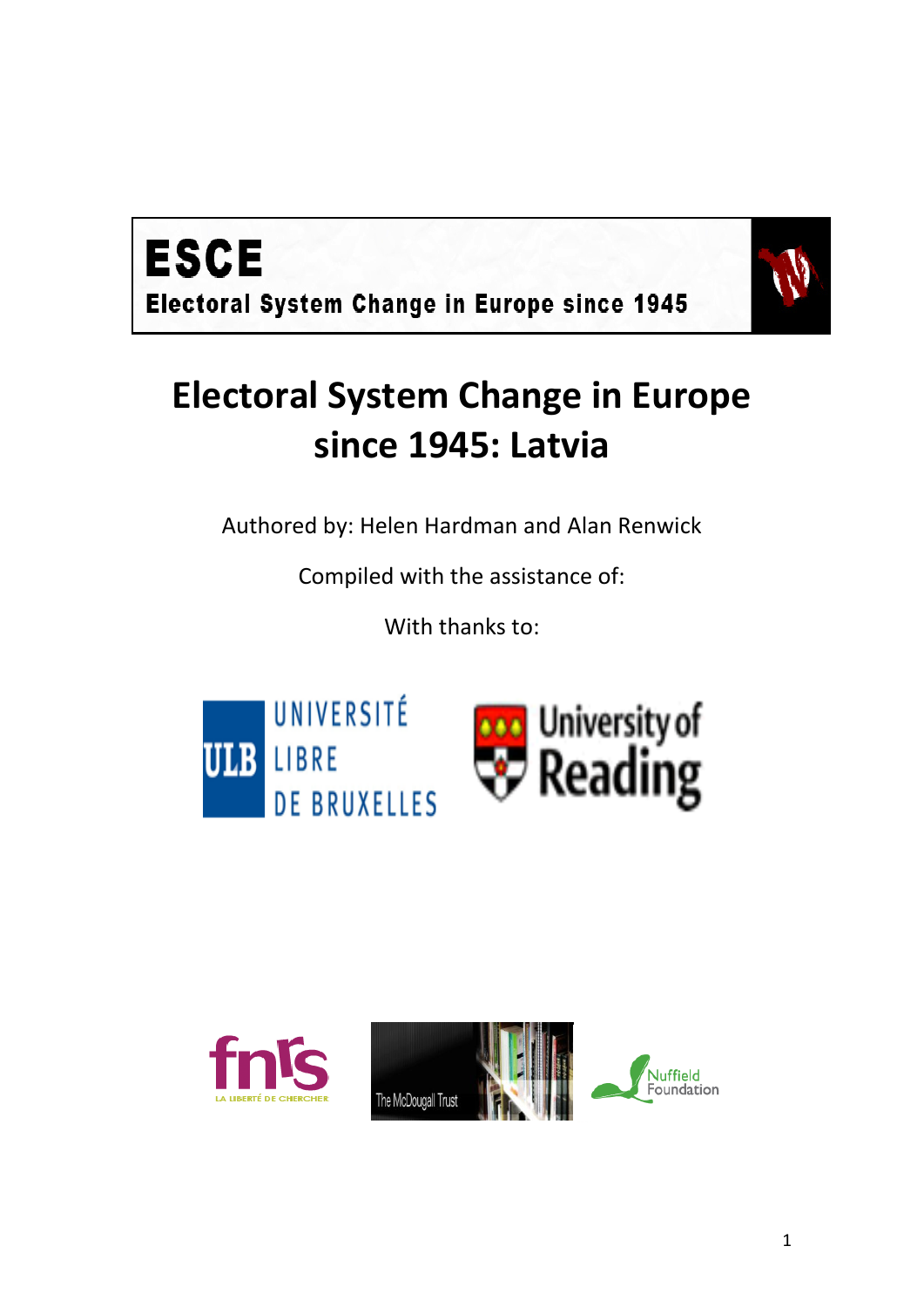

## **Section 1: Overview of Latvian Electoral System Changes since 1988**

In December 1988, the Communist Party of the Soviet Union radically amended the Soviet Union's electoral laws, introducing some competition into elections and holding what have been interpreted as the first semi-contested elections in the Soviet Union, to the Union-wide Congress of People's Deputies, in 1989. Following the unsuccessful August Coup in Moscow in 1991, Latvia declared its independence from the Soviet Union and a year later adopted a new law in October 1992, establishing an open-list PR electoral system, based on the law in force at the time of 1922.<sup>1</sup> Since the introduction of the 1992 law, there have been no substantial changes to the Latvian electoral system (Mikkel & Pettai 2004, 339). Although a new law was introduced in 1995, and there have been a number of amendments to this law since then, these amendments relate more to the administration of elections than to the system itself. While the Latvian electoral system has thus remained in essence unchanged, the rules regarding who may participate in elections have been a matter for considerable debate in Latvia. The instability of the Latvian government since 1992 may give rise to future more substantive electoral reform (Mikkel and Pettai, 2004).

<sup>&</sup>lt;sup>1</sup> Ringolds Balodis (2004?), *The Constitution of Latvia*, University of Latvia, <u>http://www.irp.uni-</u> [trier.de/typo3/fileadmin/template/pdf/26\\_balodis.pdf](http://www.irp.uni-trier.de/typo3/fileadmin/template/pdf/26_balodis.pdf)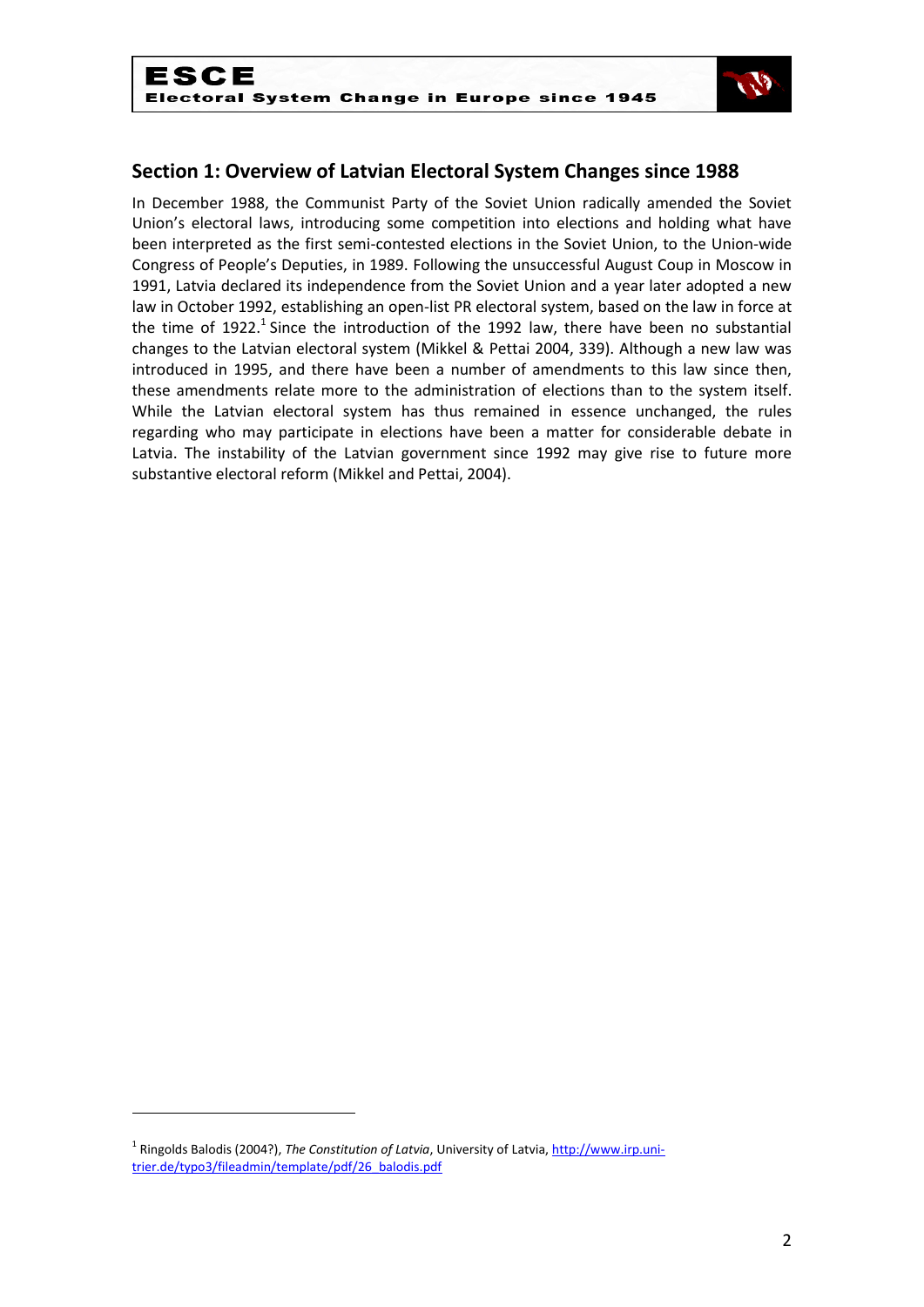

## **Section 2: Relevant Electoral System changes in Latvia since 1945**

The following table summarises electoral laws that have been introduced and their amendments since 1990. The data in the rightmost column indicates whether or not these laws are relevant to the present research.

| project                        |                           |            |                         |     |  |
|--------------------------------|---------------------------|------------|-------------------------|-----|--|
|                                | Date of                   |            |                         |     |  |
| Law                            | <b>Amendment</b>          | enactment  | Location                |     |  |
| Law on the elections of        |                           | 1.12.1988  | http://bestpravo.ru/uss | Yes |  |
| People's Deputies of the       |                           |            | r/data01/tex11440.htm   |     |  |
| USSR, 1.12.1988 <sup>2</sup> . |                           |            |                         |     |  |
|                                |                           |            |                         |     |  |
| Law on the Fifth               |                           | 20.10.1992 | http://www.likumi.lv/d  | Yes |  |
| <b>Parliamentary Election</b>  |                           |            | oc.php?id=66524&fro     |     |  |
| [Reporter 46,                  |                           |            | $m=$ off                |     |  |
| 03.12.1992; shall enter        |                           |            |                         |     |  |
| into force 20.10.1992;         |                           |            | Although the title is   |     |  |
| lapsed 6.07.1995] <sup>3</sup> |                           |            | different, an English   |     |  |
|                                |                           |            | translation is here:    |     |  |
|                                |                           |            | http://www2.essex.ac.   |     |  |
|                                |                           |            | uk/elect/database/legis |     |  |
|                                |                           |            | lationAll.asp?country=l |     |  |
|                                |                           |            | atvia&legislation=Iv92  |     |  |
| The Saeima Election            |                           | 07.07.1995 | http://www.likumi.lv/d  | Yes |  |
| Law <sup>4</sup>               |                           |            | oc.php?id=35261&versi   |     |  |
|                                |                           |            | on date=07.06.1995      |     |  |
|                                | Amendments to the Saeima  | 21.04.1998 | http://www.likumi.lv/d  |     |  |
|                                | Election Law <sup>5</sup> |            | oc.php?id=47584         |     |  |
|                                |                           |            |                         |     |  |
|                                | Amendments to the Saeima  | 12.06.1998 | http://www.likumi.lv/d  |     |  |
|                                | Election Law <sup>6</sup> |            | oc.php?id=48626         |     |  |
|                                |                           |            |                         |     |  |
|                                | Amendments to the Saeima  | 23.05.2002 | http://www.likumi.lv/d  | Yes |  |
|                                | Election Law <sup>7</sup> |            | oc.php?id=62321         |     |  |
|                                |                           |            |                         |     |  |
|                                |                           |            |                         |     |  |

#### **Table 1. Summary of Latvian Electoral Laws and Amendments since 1945 – relevant to this**

2 Soiuz Sovetskikh Sotsialiticheskikh Soiuz, *Zakon o vyborakh narodnykh deputatov SSSR* 1.12.1988.

 $^3$  Likums "Par 5. Saeimas vēlēšanām" (Ziņotājs, 46, 03.12.1992.) [stājas spēkā 20.10.1992.; zaudējis spēku

07.06.1995.]

4 Saeimas vēlēšanu likums

<sup>5</sup> Grozījumi Saeimas vēlēšanu likumā

 $<sup>6</sup>$  ibid</sup>

7 ibid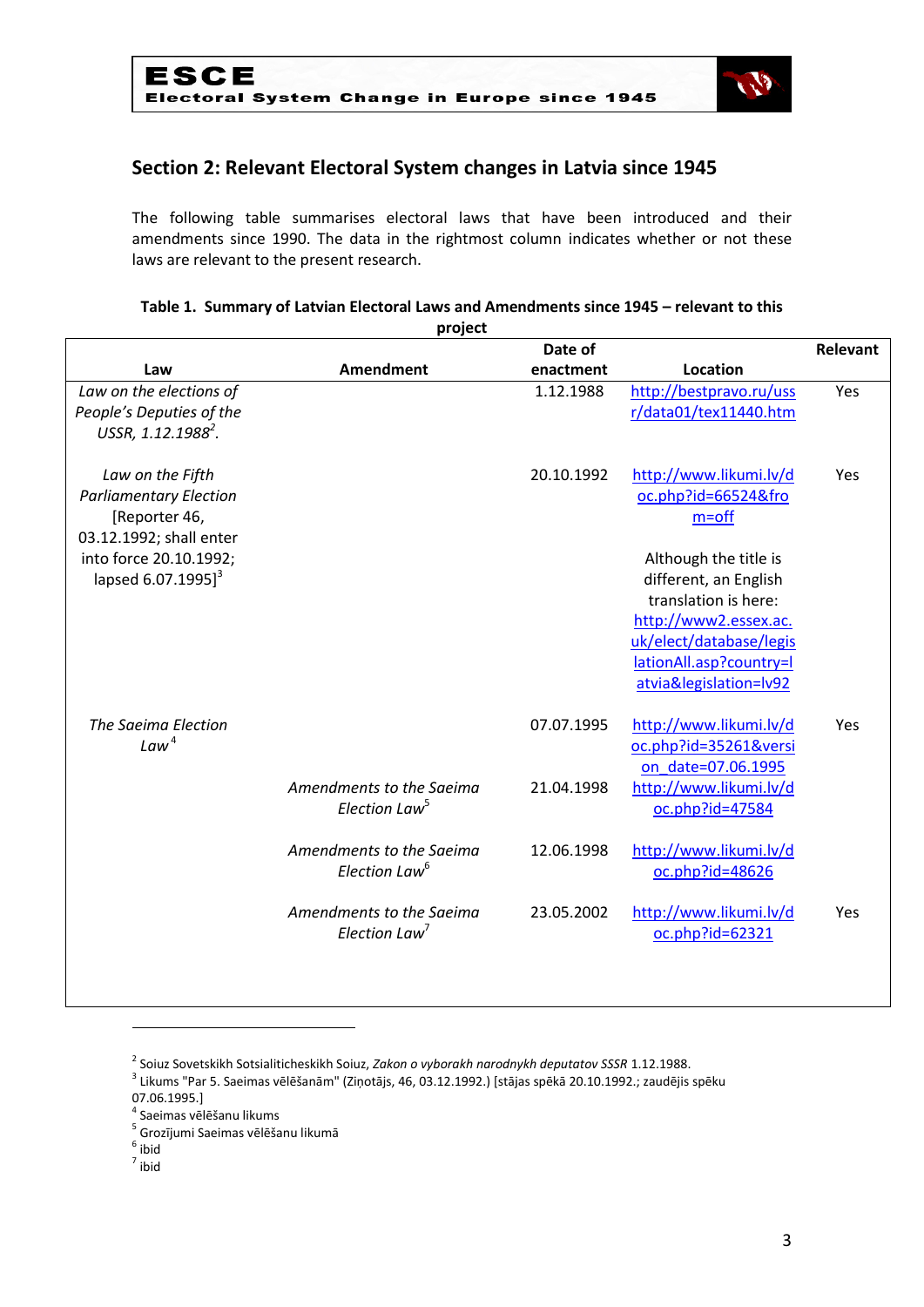# ESCE<br>Electoral System Change in Europe since 1945

| Amendments to the Saeima<br>Election Law <sup>8</sup>                                                            | 27.06.2002               | http://www.likumi.lv/d<br>oc.php?id=63177                                                |     |
|------------------------------------------------------------------------------------------------------------------|--------------------------|------------------------------------------------------------------------------------------|-----|
|                                                                                                                  | 06.03.2003               | http://www.likumi.lv/d<br>oc.php?id=72099                                                | Yes |
| Amendments to the Saeima<br>Election Law <sup>10</sup>                                                           | 11.09.2003               | http://www.likumi.lv/d<br>oc.php?id=78771                                                |     |
| Amendments to the Saeima<br>Election Law <sup>11</sup><br>Amendments to the Saeima<br>Election Law <sup>12</sup> | 06.04.2006<br>09.05.2006 | http://www.likumi.lv/d<br>oc.php?id=131058<br>http://www.likumi.lv/d<br>oc.php?id=133537 | Yes |
|                                                                                                                  |                          |                                                                                          |     |

.

<sup>8</sup> ibid<br><sup>9</sup> Par Saeimas vēlēšanu likuma 2.panta 2.punkta atbilstību Latvijas Republikas Satversmes 6., 8. un 91.pantam

<sup>10</sup> Grozījumi Saeimas vēlēšanu likumā

 $11$  ibid

 $12$  ibid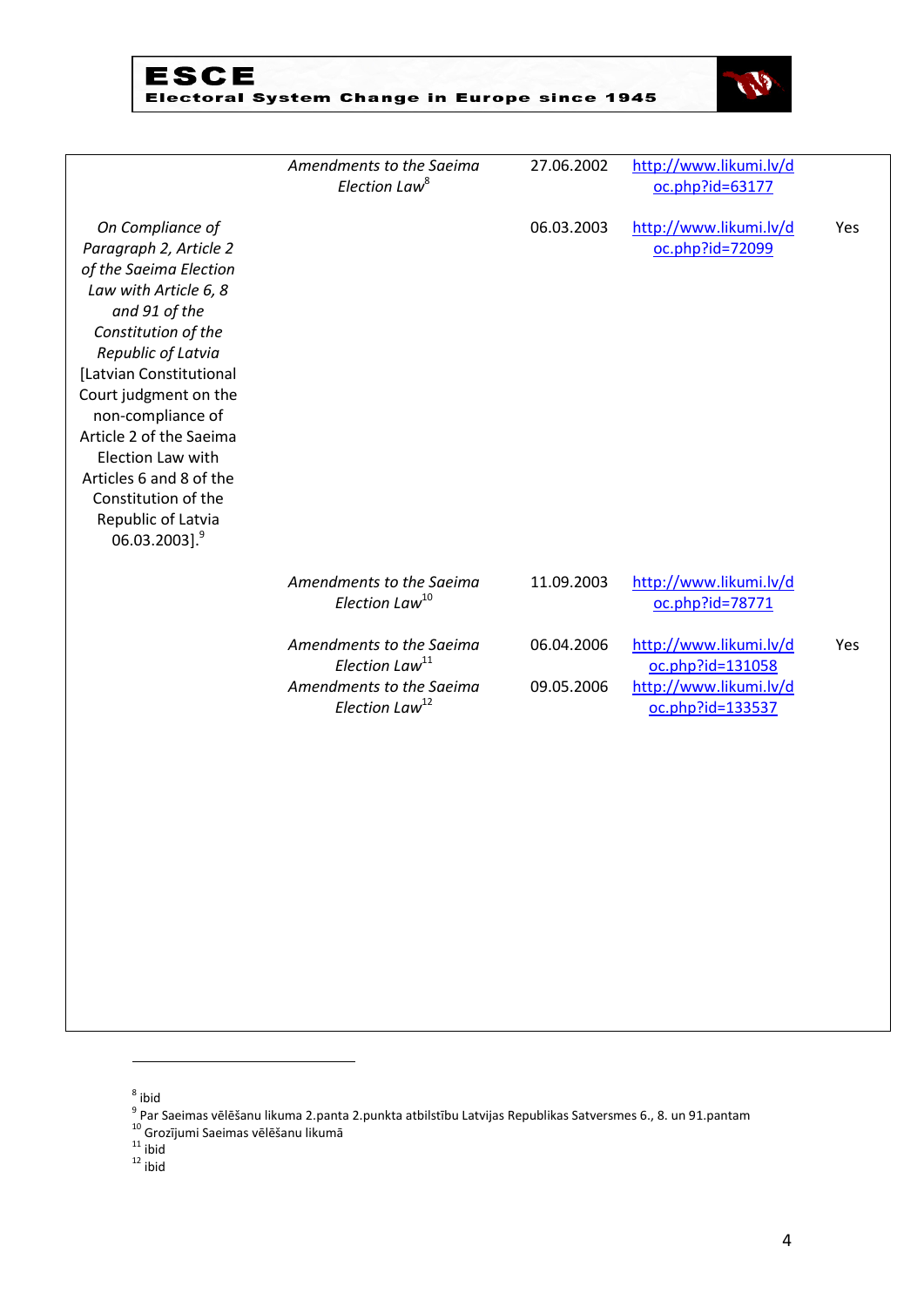



| <b>Constitutional Court</b>    |                            | 15.06.2006 | http://www.satv.tiesa. | Yes |
|--------------------------------|----------------------------|------------|------------------------|-----|
| Judgment No. 2005-13-          |                            |            | gov.lv/upload/2005-13- |     |
| 0106 "On the                   |                            |            | 0106E.rtf              |     |
| <b>Compliance of Section 5</b> |                            |            |                        |     |
| (Items 5 and 6) of the         |                            |            |                        |     |
| Saeima Election Law            |                            |            |                        |     |
| and Section 9 (Items 5         |                            |            |                        |     |
| and 6 of the first             |                            |            |                        |     |
| Paragraph) of the City         |                            |            |                        |     |
| Dome, District Council         |                            |            |                        |     |
| and Rural District             |                            |            |                        |     |
| <b>Council Election Law</b>    |                            |            |                        |     |
| with Sections 1, 9, 91         |                            |            |                        |     |
| and 101 of the Republic        |                            |            |                        |     |
| of Latvia Satversme            |                            |            |                        |     |
| (Constitution) as well as      |                            |            |                        |     |
| with Sections 25 and 26        |                            |            |                        |     |
| of the International           |                            |            |                        |     |
| Covenant on Civil and          |                            |            |                        |     |
| Political Rights".             |                            |            |                        |     |
|                                |                            |            |                        |     |
|                                | Amendments to the Saeima   | 28.06.2007 | http://www.likumi.lv/d |     |
|                                | Election Law <sup>13</sup> |            | oc.php?id=158774       |     |
|                                | Amendments to the Saeima   | 01.04.2009 | http://www.likumi.lv/d | Yes |
|                                | Election Law <sup>14</sup> |            | oc.php?id=189303       |     |
|                                |                            |            |                        |     |
|                                | Amendments to the Saeima   | 04.05.2010 | http://www.likumi.lv/d |     |
|                                | Election Law <sup>15</sup> |            | oc.php?id=208270       |     |
|                                |                            |            | English translation:   |     |
|                                |                            |            | http://www.saeima.lv/  |     |
|                                |                            |            | en/about-              |     |
|                                |                            |            | saeima/saeimas-        |     |
|                                |                            |            | velesanas-1/saeimas-   |     |
|                                |                            |            | velesanu-likums-1      |     |
|                                |                            |            |                        |     |
|                                |                            |            | http://www.likumi.lv/d | Yes |
|                                | Amendments to the Saeima   | 24.03.2011 | oc.php?id=227548       |     |
|                                | <b>Election Law</b>        |            |                        |     |

 $13$  ibid

 $14$  ibid

 $15$  ibid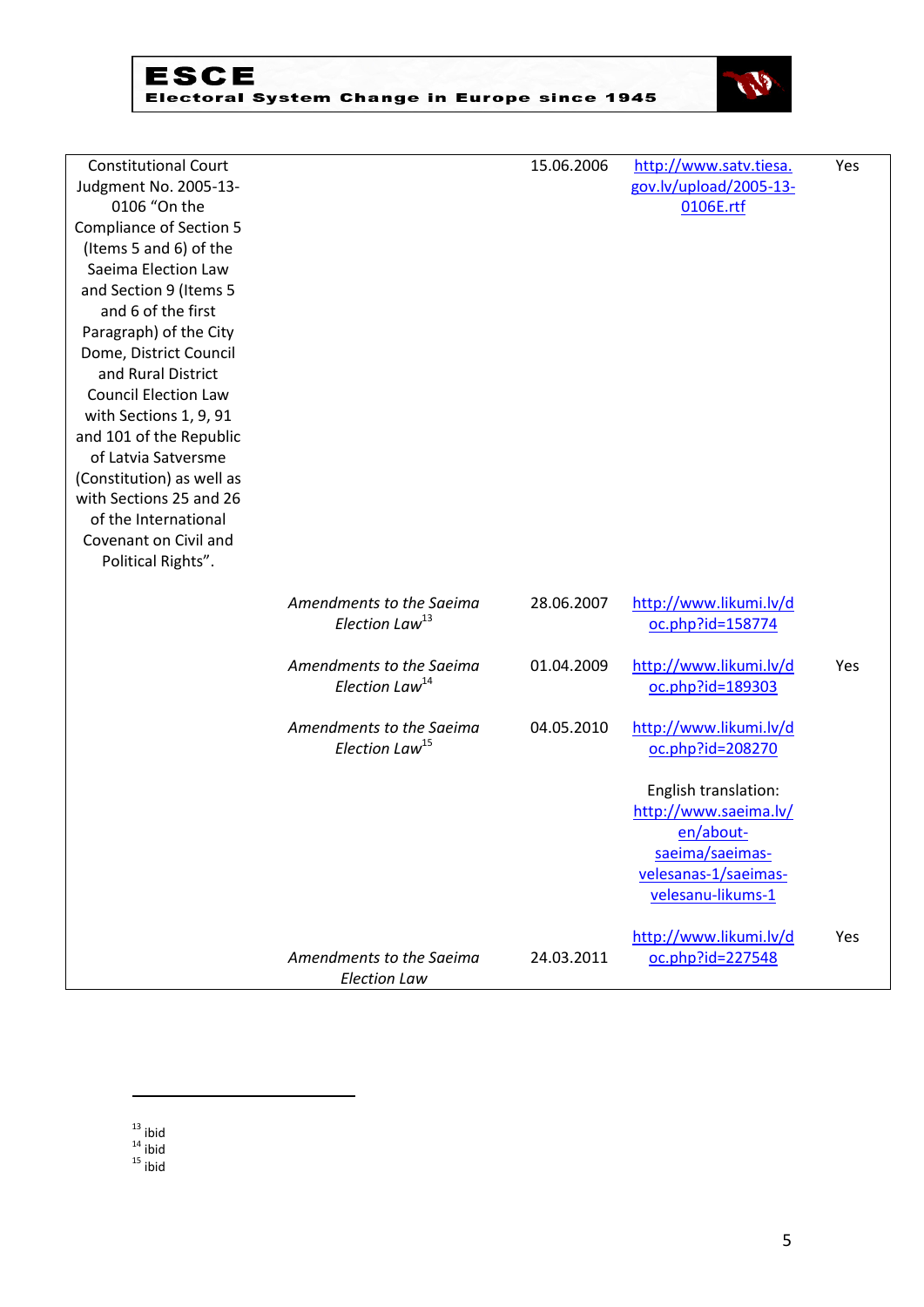

## **Section 3: Details of previous electoral systems and electoral system changes.**

#### *3.1 The 1992 Law*

According to Mikkel and Pettai, as stated earlier, while the electoral system of SMDs was preferred by those, such as former Communists, wishing to run independently without party affiliation, those from other parties favoured a PR party list system (Mikkel & Pettai 2004). The preamble to the October 1992 law describes the provisions as based on those in operation at the time of the 9 June 1922 elections.<sup>16</sup> The 1992 law increased the threshold from two per cent, as set in the 1922 law, to four per cent.<sup>17</sup> (Mikkel & Pettai 2004 p 338) This same threshold applies equally to both parties and coalitions.

*Allocation of mandates* The number of representatives to be elected to the lower house of Parliament, the Saeima, was set at 100 in the Latvian Constitution.<sup>18</sup> Mandates were distributed according to the system in operation in 1922, which allocated seats using the Sainte-Laguë method of proportional representation. This method applies a series of oddnumbered divisors (1, 3, 5, 7, 9 etc.) to each party's total number of votes, sequentially allocating seats in each instance to the party with the largest quotient.<sup>19</sup> Sainte-Laguë is rarely used, and aside from Latvia, it is only used in its pure form in New Zealand (Gallagher and Mitchell, 2005: 585). This system provides a greater level of proportionality than the PR system in operation in the other Baltic States (Mikkel & Pettai 2004 p.334).

*District Magnitude* The number of mandates for each district is decided on the basis of the size of the electorate within each of the five constituencies.<sup>20</sup> This number was also the maximum number of candidates that contending parties (etc.) could propose on their respective lists.<sup>21</sup>

*Preference votes* "The ranking of the candidates on the ballot paper is only a hint from the parties as to their most preferred candidates. It is the voter who makes the final choice, as any mandate that the party wins in the district goes to the candidate with the highest net score of 'positive' and 'negative' votes in that district." (Mikkel & Pettai 2004 p.333)

Voters are presented with a choice of ballots, each listing the respective parties' (etc.) candidates. Although voters may vote for only one party (etc.), they have considerable power of intra-party choice of candidates through exercising their right to express preference votes. Voters are invited to mark with a '+' those candidates they favour, or put a line through those names of candidates they wish to de-select. Alternatively they need express no preference over candidates, and place the unmarked ballot of their choice in the envelope, expressing

<sup>&</sup>lt;sup>16</sup> The opening preamble of the law reads: "Latvijas Republikas Augstākā Padome nolemj: Piemērot 5. Saeimas vēlēšanām Latvijas Republikas 1922. gada 9 jūnija «Likumu par Saeimas vēlēšanām» šādā redakcijā", see: [http://www.likumi.lv/doc.php?id=66524&from=off.](http://www.likumi.lv/doc.php?id=66524&from=off)

Article 51, 1992 law

<sup>&</sup>lt;sup>18</sup> Article 5, The Latvian Constitution, 21 March 1933 (readopted and revised 27 January 1994)

 $19$  Article 51, 1992 law; Article 38, 2007 law.

 $20$  Article 17, 1992 law

 $21$  Article 18, 1992 law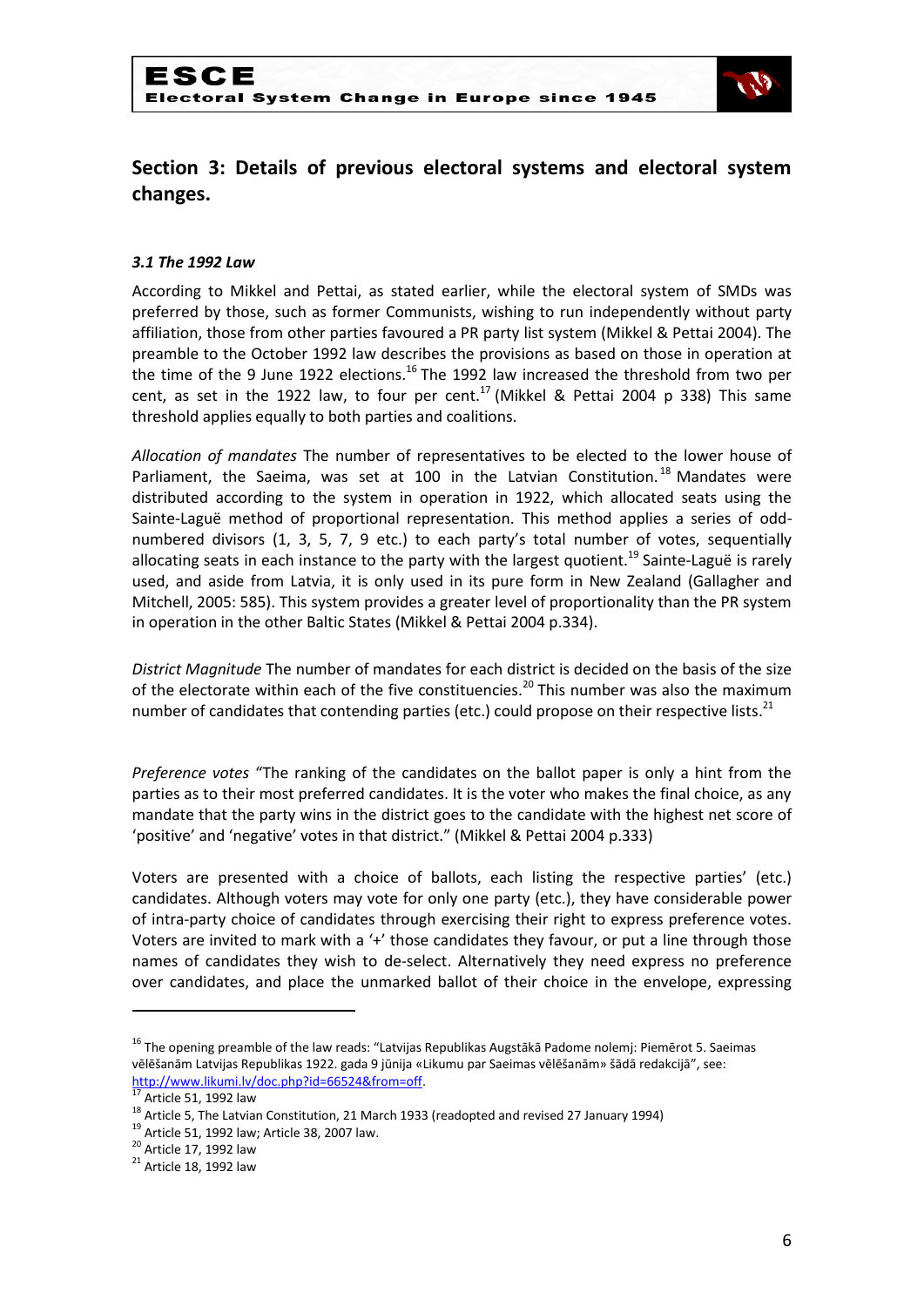

simply their support for a particular party or coalition etc.<sup>22</sup> These markings are counted and the order in which candidates are allocated mandates from each list is sequenced entirely on the basis of the electorate's preference votes. The formula for ranking candidates is as follows. Each candidate receives as many votes as the total number cast for that candidate list minus the number of times this candidate's name is crossed out on the list, plus the number of times the candidate's name has been marked positively.<sup>23</sup> Where a candidate has competed in more than one district and subsequently wins in more than one of these constituencies, then (s)he is allocated the mandate where (s)he has received the most preference votes, and the candidate (from the same party list) with the next largest number of preference votes is allocated the seat. $24$ 

#### **Table 2. Districts and district magnitude**

| Name of<br><b>District</b> | No. of mandates allocated according to the size of electorate in each constituency |                          |                          |                          |                          |                           |                           |
|----------------------------|------------------------------------------------------------------------------------|--------------------------|--------------------------|--------------------------|--------------------------|---------------------------|---------------------------|
|                            | 5.Saeima <sup>25</sup><br>1993                                                     | 6.Saeima $^{26}$<br>1995 | 7.Saeima $^{27}$<br>1998 | 8.Saeima $^{28}$<br>2002 | 9.Saeima $^{29}$<br>2006 | $10.5$ aeima $30$<br>2010 | $11.$ Saeima $31$<br>2011 |
| <b>Riga</b>                | 24                                                                                 | 27                       | 28                       | 28                       | 29                       | 29                        | 30                        |
| Vidzeme                    | 26                                                                                 | 25                       | 25                       | 26                       | 26                       | 27                        | 27                        |
| Latgale                    | 20                                                                                 | 19                       | 18                       | 17                       | 16                       | 16                        | 15                        |
| <b>Kurzeme</b>             | 14                                                                                 | 14                       | 14                       | 14                       | 14                       | 13                        | 13                        |
| Zemgale                    | 16                                                                                 | 15                       | 15                       | 15                       | 15                       | 15                        | 15                        |
| Range                      | $14 - 26$                                                                          | 14-27                    | 14-28                    | 14-28                    | $15 - 29$                | 13-29                     | 13-30                     |
| <b>Mean</b>                |                                                                                    |                          |                          | 20                       |                          |                           |                           |

*Eligibility to vote* Whereas at the 1990 elections Soviet conscripts stationed in Latvia and permanent residents had the right to vote, the 1992 law restricted voting to only Latvian citizens.<sup>32</sup> The introduction of this requirement in 1992 served to disenfranchise as much as one third of the population between the 1990 and the first post-soviet elections of 1993, as

 $22$  Article 35, 1992 law

 $^{23}$  Article 56(1), 1992 law

<sup>&</sup>lt;sup>24</sup> Article 56(2), 1992 law

<sup>&</sup>lt;sup>25</sup> Saeimās vēlēšanu oficiālie rezultāti. II dala. Mandātu skaitu sadalíjums starp sarakstiem F-18-31 (Riga: Latvijas Republikas Centralas velesanu komisjas pasutijums, 1993)

<sup>&</sup>lt;sup>26</sup> Latvijas Repblikas 6. Saeima = the 6<sup>th</sup> Saeima (parliament) of the republic of Latvia (Riga: Saeimas Kancelja pasūtíjums, 1996), 49-98. The range in district magnitude is confirmed on p. 19 as 14-27

[Centrālā vēlēšanu komisija](http://web.cvk.lv/pub/public/27403.html) (Central Electoral Commission)

<http://www.cvk.lv/cgi-bin/wdbcgiw/base/base.vel7.sa3>

<sup>&</sup>lt;sup>28</sup> Central Electoral Commission<http://web.cvk.lv/pub/public/28965.html>

<sup>&</sup>lt;sup>29</sup> Central Electoral Commission<http://www.cvk.lv/cgi-bin/wdbcgiw/base/saeima9.GalRezS9.vis>

<sup>&</sup>lt;sup>30</sup> Central Electoral Commissio[n http://web.cvk.lv/pub/public/29780.html](http://web.cvk.lv/pub/public/29780.html)

<sup>31</sup> Central Electoral Commissio[n http://web.cvk.lv/pub/public/30063.html](http://web.cvk.lv/pub/public/30063.html)

<sup>&</sup>lt;sup>32</sup> According to Article 1 of the 1995 law and this remains in force at time of writing, June 30 2011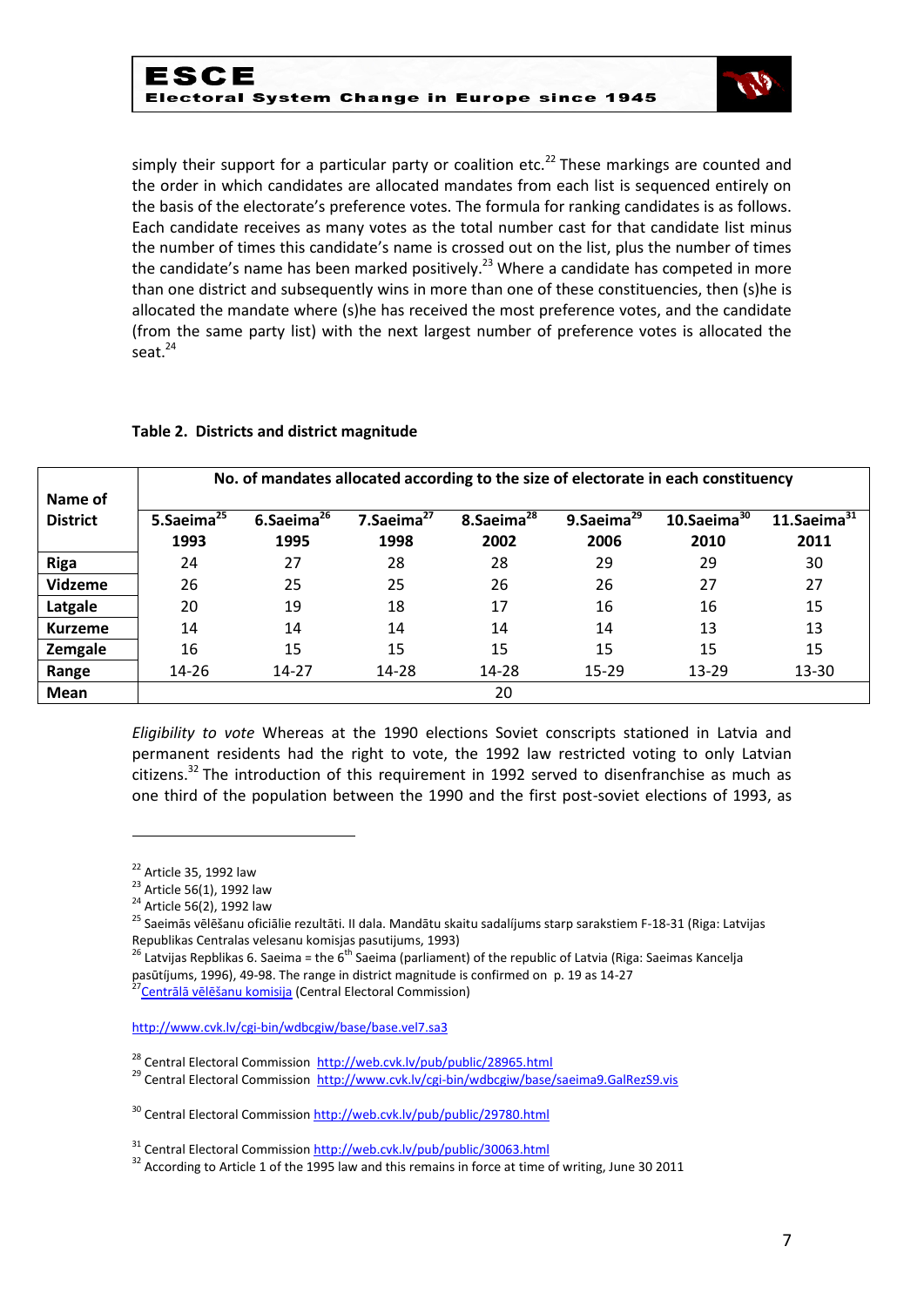

evident from the sharp reduction in the size of the electorate from 1,960,639 to 1,243,956 (Mikkel & Pettai 2004 p 335). Since 1992 the law has provided non-resident Latvian citizens, abroad, with the right to vote. $33$ 

*Restrictions on who can run as candidates* There are also considerable restrictions on who may run as a candidate in the elections to the Saeima. The 1992 law stipulated that Soviet era security service personnel and anyone affiliated to the Latvian SSR or USSR, were prohibited from competing as candidates.<sup>34</sup> This provision remains, at time of writing, in the 1995 law.<sup>35</sup> Commentators have noted that this provision penalised, in particular, the Social Democrat party, whose leader, Juris Bojars, had served in the KGB (Mikkel & Pettai 2004 p 336). Various complaints have been lodged with the Latvian Constitutional Court and European Court, but both courts have to date issued judgments that have upheld the Latvian Government's right to retain this unusual restriction, as discussed later in Section 8.

At the same time, the law provides considerable latitude to candidates in other respects. The 1992 law provided candidates with the right to compete simultaneously in more than one electoral district, so long as they run as candidates for the same party etc. in each.<sup>36</sup> It follows from this, that the law does not require candidates to be residents of the electoral district where they are competing.<sup>37</sup>

*Vacant mandates* In the event that a seat becomes vacant during a parliamentary session, the 1992 law provided that the next candidate on the same candidate list should take over the position.<sup>38</sup> In the event that there is no such other candidate on the relevant list, then another party list is selected according to the Sainte-Laguë method, as described in Article 51, and the candidate with the highest number of preference votes on that list selected.<sup>39</sup>

#### *3.2 The 1995 Law*

The 1995 law retained the same system as articulated in the 1992 law, but introduced some new restrictions on candidates and raised the threshold for competing parties and coalitions to secure mandates. At the same time, the new law removed the restriction that citizens must vote in their constituency of residence, and instead provided citizens the right to vote in any constituency.<sup>40</sup>

<sup>&</sup>lt;sup>33</sup> Article 59-67, 1992 law

<sup>&</sup>lt;sup>34</sup> Article 21, 1992 law

<sup>&</sup>lt;sup>35</sup> Article 5(5-6), 1995 law

<sup>&</sup>lt;sup>36</sup> Article 19, 1992 law

 $37$  Article 21, 1992 law

<sup>38</sup> Article 57, 1992 law

<sup>&</sup>lt;sup>39</sup> Article 58, 1992 law

<sup>40</sup> Article 3, 1995 law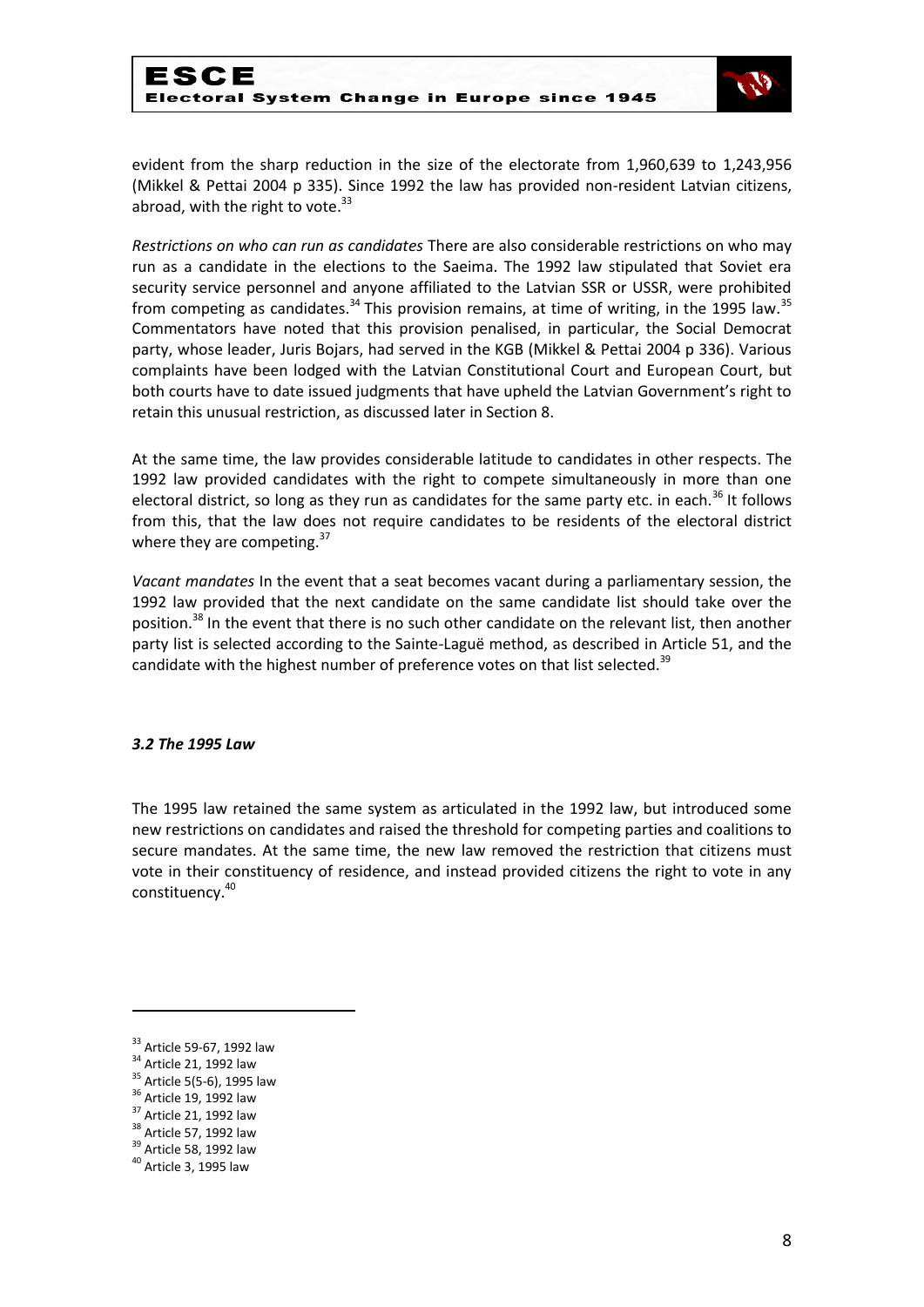

#### *Thresholds*

The new 1995 law raised the thresholds for competing parties and coalitions to a minimum of five per cent of total votes cast. $41$ 

*Eligibility to run as candidates* New provisions placed significant restrictions on individuals' rights to run as candidates: only those fluent in the Latvian language could do so.<sup>42</sup> This restriction was considered discriminatory by the large Russian minority and was also criticised by the OSCR and ODIHR in 1998 and 1999 as a violation of fundamental rights as enshrined in international human rights conventions (Mikkel & Pettai 2004 p 335-6).

#### *3.3 May 2002 Amendments to the 1995 Law*

In May 2002, this language requirement for candidates was revoked.<sup>43</sup> At the same time, a new provision was introduced requiring candidates to declare their level of proficiency in the Latvian language to the electoral commission when submitting their lists.<sup>44</sup> This information about the candidates, although not included on the ballot paper, $45$  is published in the newspaper "*Latvijas V*e*stnesis.*" 46

#### *3.4 The Constitutional Court judgment of 2003 regarding the eligibility to vote*

In 2003, the Constitutional Court issued a judgment, which stated that denying detainees in police custody the right to vote, as articulated in the 1995 law<sup>47</sup>, did not comply with Articles 6 and 8 of the Constitution.<sup>48</sup> This provision in the law was immediately revoked, without any action by the legislature, as, according to the Constitution, the Constitutional Court has the power to declare laws or sections thereof invalid.<sup>49</sup>

 $41$  Article 38, 1995 law

 $42$  Article 13 (5-7), April 1998 amendment to 1995 law.

 $^{43}$  May 2002 amendment, deleting Articles 5(7), 11(5) and Article 13(7)

 $44$  Article 11(4 g), May 2002 amendment.

<sup>45</sup> See Article 14, 1995 law.

<sup>46</sup> Article 15, 1995 law

 $47$  Article 2, 1995 law, as also in Article 3, 1992 law.

<sup>&</sup>lt;sup>48</sup> [Constitutional Court Judgment, 6.03.2003] On Compliance of Paragraph 2, Article 2 of the Saeima Election Law with Article 6, 8 and 91 of the *Constitution of the Republic of Latvia* <http://www.likumi.lv/doc.php?id=72099>

<sup>49</sup> Article 85, The Latvian Constitution, 21.03.1933, as amended 3.05.2007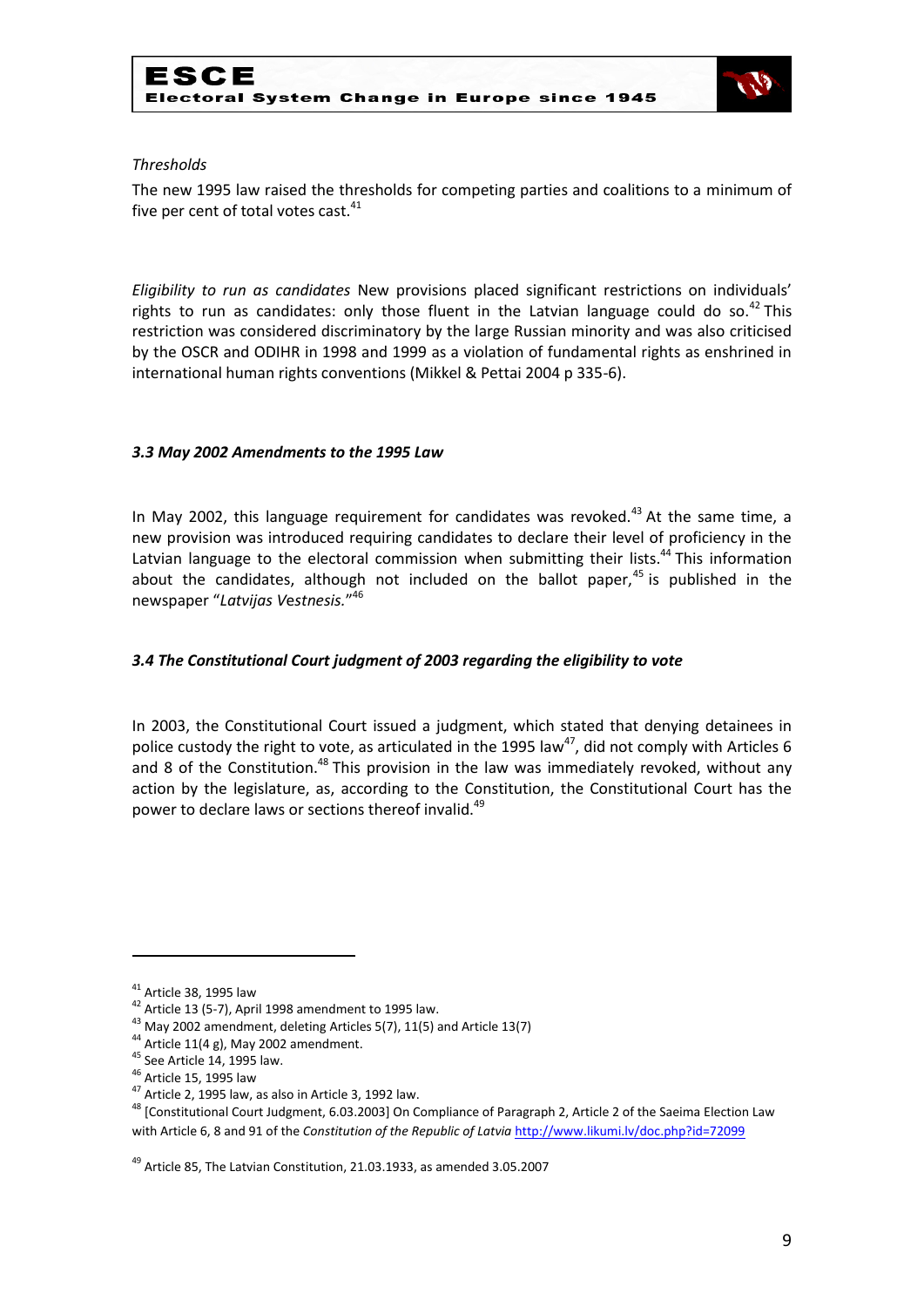

#### *3.5 April 2006 Amendments to the 1995 Law*

The restriction that the number of candidates proposed by parties on their respective lists could not exceed the number of mandates to be allocated to that district, was amended so that parties could list up to a further three candidates in excess of the number of contested seats.<sup>50</sup> Further provisions were included, specifying the procedure for dealing with cases of malpractice by parties during the campaign, and how a seat would be reallocated in the instance that a court finds a candidate guilty of malpractice.<sup>51</sup> The number of days within which a candidate could appeal the Central Electoral Commission's final decision was reduced from a week to three days. $52$ 

#### *3.6 The Constitutional Court judgment of 2006 regarding restrictions on candidates*

In 2005, 20 deputies and the leader of the Social Democrat Party, Juris Bojārs, filed a Constitutional complaint regarding the provision in the 1995 law:

Article 5: "Persons are not to be included in the candidate lists and are not eligible to the Saeima if they…

5) belong or have belonged to the regular staff of the USSR, Latvian SSR or foreign state security, intelligence or counterintelligence services;

6) after January 13, 1991 have been active in CPSU (CP of Latvia), Working People's International Front of the Latvian SSR, the United Board of Working Bodies; Organization of War and Labour Veterans; All-Latvia Salvation Committee or its regional committees."

In June 2006, the Constitutional Court decided that these provisions should no longer apply to Juris Bojārs, although they should remain in force in the law, for reasons of security. The Constitutional Court referred to the European Court case of  $\check{Z}$ danoka v Latvia<sup>53</sup> in support of their decision. The applicant, Ms Ždanoka, had complained that her disqualification from standing for election to the Saeima, on the ground that she had actively participated in the CPL after 13 January 1991, constituted a violation of Article 3 of Protocol No. 1, which provides:

The High Contracting Parties undertake to hold free elections at reasonable intervals by secret ballot, under conditions which will ensure the free expression of the opinion of the people in the choice of the legislature.<sup>54</sup>

The European Court decided, in March 2006, albeit with some dissent, that the Latvian Government should be allowed to retain these restrictions on candidates in the 1995 law and that they had been reasonably applied in Ms Ždanoka's case because of her active participation as a member of the CPL, and her stance towards the events of 1991.<sup>55</sup>

<sup>&</sup>lt;sup>50</sup> Article 10(2), April 2006 amendment to the 1995 law

 $51$  Articles 52 and 54, April 2006 amendment to the 1995 law

<sup>&</sup>lt;sup>52</sup> Article 51, April 2006 amendment to the 1995 law

<sup>53</sup> European Court of Human Rights, Grand Chamber judgment, 58278/00, 16.03.2006

<sup>54</sup> European Court of Human Rights, Grand Chamber judgment, 58278/00, 16.03.2006, para. 73.

<sup>55</sup> European Court of Human Rights, Grand Chamber judgment, 58278/00, 16.03.2006, para. 132.